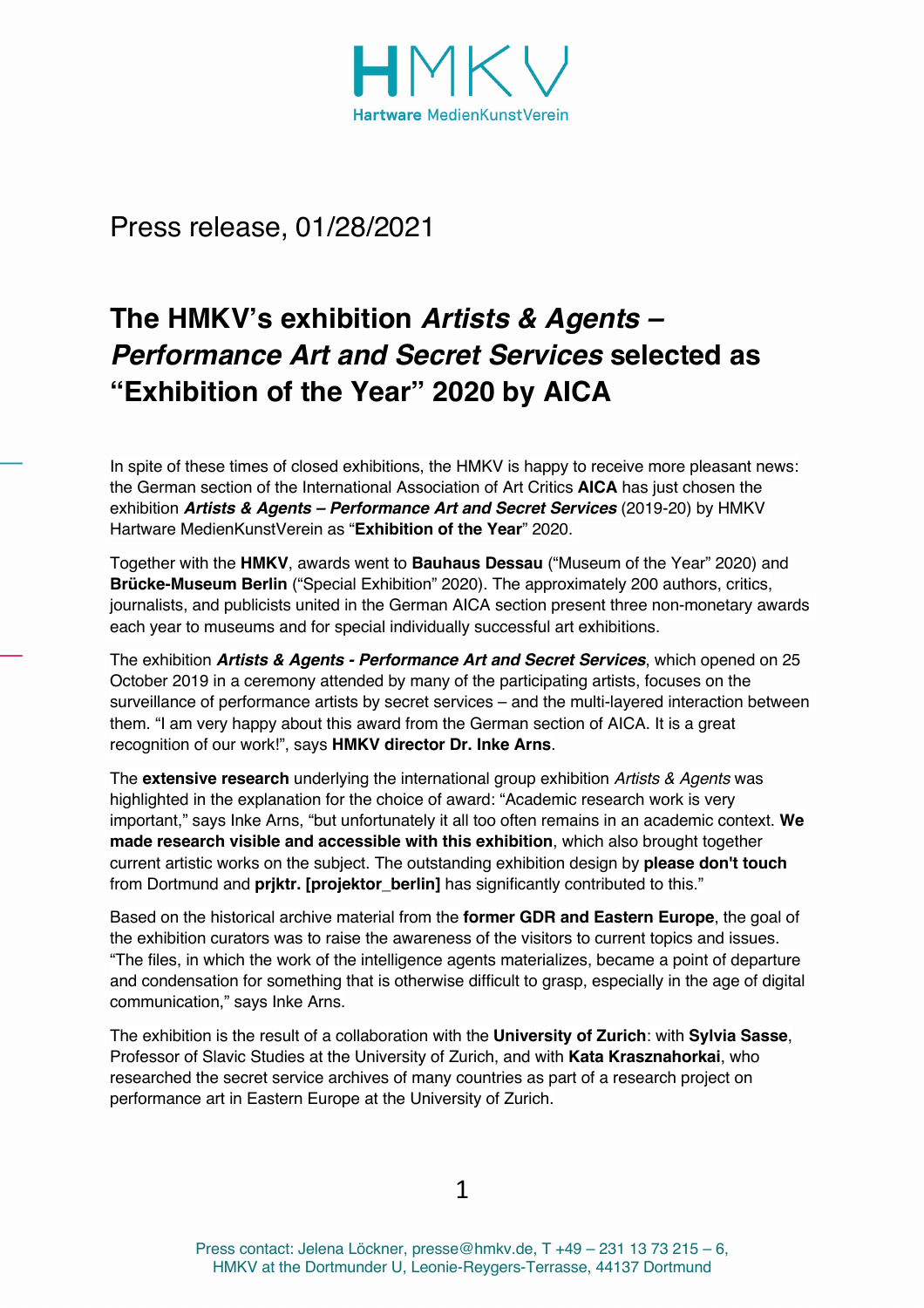

An earlier collaboration between Sylvia Sasse and Inke Arns has also resulted in an award: for *The Storming of the Winter Palace – Forensics of an Image* (2017), the curators, together with Igor Chubarov, received the "Justus Bier Prize for Curators" 2018/19.

The AICA award for *Artists & Agents* is the third won by an HMKV exhibition: in 2003, *games. Computer games by artists* and in 2012 *Sounds Like Silence* (to 4'33'' by John Cage) were awarded, both in the category "Special Exhibition".

\*\*\*

## Further information about the exhibition:

## *Artists & Agents – Performance Art and Secret Services*

26 October 2019 – 19 April 2020 HMKV at the Dortmunder U, Level 3

The group exhibition *Artists & Agents – Performance Art and Secret Services* focuses on the interaction of secret services and performance art—an art form that was considered particularly dangerous. Accessible archives exist almost exclusively in Eastern Europe and reveal the "disruption" and "liquidation" of dissident artists by state security services. For this, however, some of the agents had to become 'performance artists' themselves. *Artists & Agents* presents examples of artistic subversion and secret service infiltration, some of which have never been shown before. Recent works show that the issue of the increasing use of secret service methods in today's politics and everyday life is highly topical.

**Curators: Inke Arns,** Director HMKV Hartware MedienKunstVerein, **Kata Krasznahorkai,**  Research Assistant at the project "Performance Art in Eastern Europe (1950-1990)" at the University of Zurich**, Sylvia Sasse,** Professor of Slavic Studies at the University of Zurich

**With works by artists from** Bulgaria, Germany, Chile, Croatia, the Czech Republic, Poland, Romania, Russia, Hungary, and the USA:

Alexandru (Sándor) Antik (RO), Tina Bara & Alba D'Urbano (DE), Kurt Buchwald (DE), Károly Elekes / Árpád Nagy / Gruppe MAMŰ (RO), György Galántai / Artpool (HU), Ion Grigorescu (RO), Sanja Iveković (HR), Voluspa Jarpa (CL), Jens Klein (DE), Daniel Knorr (RO/DE), Csilla Könczei (RO), Korpys/Löffler (DE), Jiří Kovanda (CZ), Jill Magid (US), Simon Menner (DE), Arwed Messmer (DE), Clara Mosch (DE), Orange Alternative (PL), Peng! Collective (DE), Józef Robakowski (PL), Cornelia Schleime (DE), Nedko Solakov (BG), Gabriele Stötzer (DE), Tamás St.Turba (NETRAF-agent) / Gábor Altorjay (HU)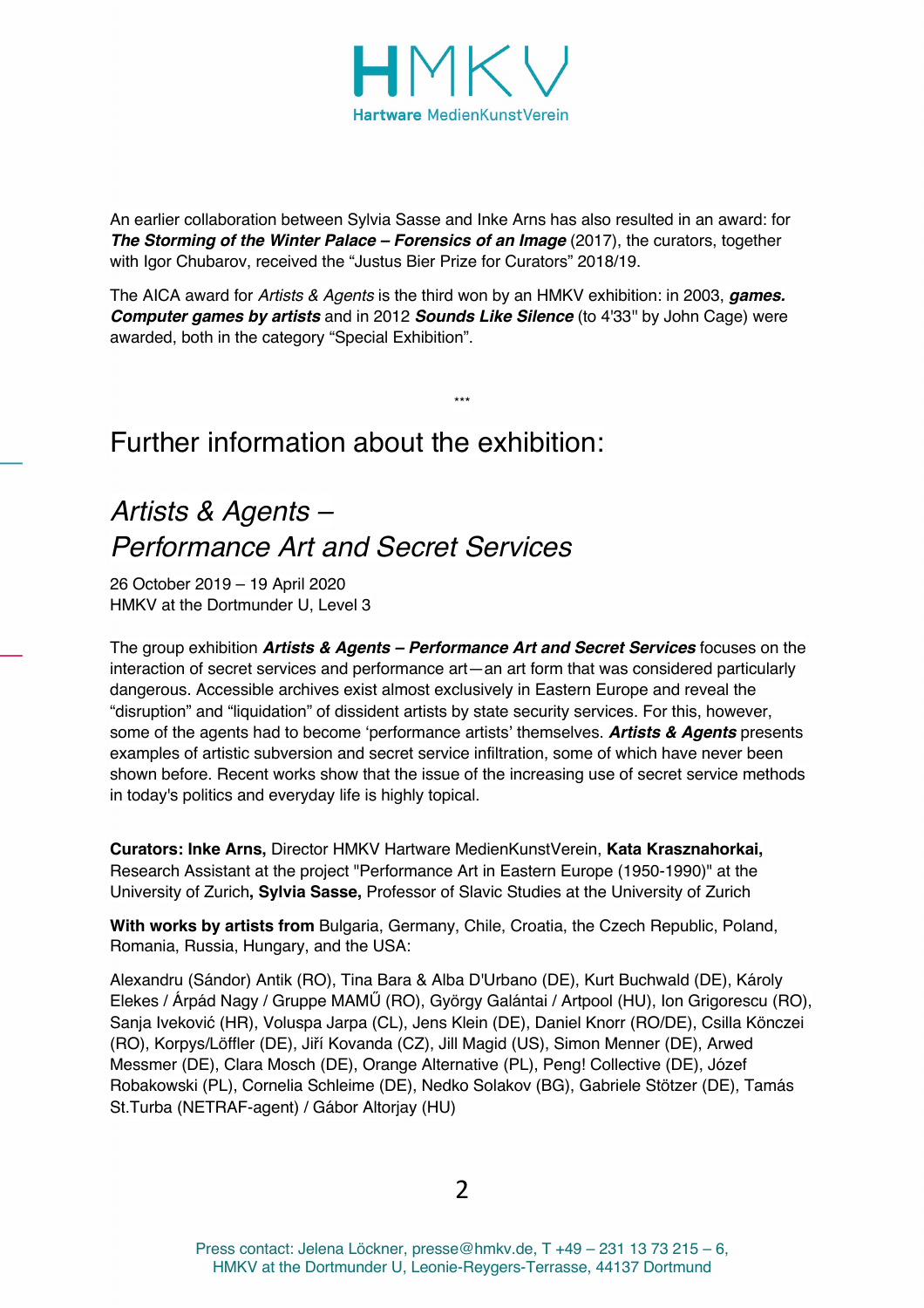

**Files:** Politische Polizei, Switzerland; Ministerium für Staatssicherheit (MfS), GDR; Służba Bezpieczeństwa (SB), Polish People's Republic; Štátní bezpečnost (ŠB), ČSSR; Komitet gosudarstvennoj bezopasnosti (KGB), USSR; Belügyminisztérium (BM), Hungarian People's Republic; Securitate, Socialist Republic of Romania; Dirección de Inteligencia Nacional (DINA), Chile; Algemene Inlichtingen- en Veiligheidsdienst (AIVD), The Netherlands; Bundesnachrichtendienst (BND), Germany

#### **Publication at Spector Books:**

Kata Krasznahorkai, Sylvia Sasse (Eds.): *Artists & Agents. Performance Art and Secret Services*, Leipzig: Spector Books, 2019, 690 pages, 34,00 €

Authors: Inke Arns, Mădălina Brașoveanu, Anna Krakus, Liliana Gomez, Hristo Hristov, Kata Krasznahorkai, Tomáš Pospiszyl, Łukasz Ronduda, Sylvia Sasse, Tamás Szőnyei and Anikó Szűcs

#### **HMKV Exhibition Magazine 2019/2:**

*Artists & Agents – Performancekunst und Geheimdienste / Artists & Agents – Performance Art and Secret Services*, ed. by Inke Arns, Kata Krasznahorkai, Sylvia Sasse, Dortmund: Verlag Kettler, 2019, German/English, many illustrations, 228 pages, 18,00 €; PDF download (free of charge) via https://hmkv.de/shop-en.html

#### **An exhibition by the HMKV Hartware MedienKunstVerein, Dortmund, in cooperation with the Slavic Department of the University of Zurich, Switzerland**

**Funded by** the German Federal Cultural Foundation, the Ministry of Culture and Science of the State of North Rhine-Westphalia and by the European Research Council (ERC) in the framework of the project "Performance Art in Eastern Europe 1950-1990. History and Theory".

\*\*\*

**Funder HMKV**: The Ministry of Culture and Science of the State of North Rhine-Westphalia, Stadt Dortmund / Dortmunder U.

## From the press:

*"'Artists & Agents – Performance Art and Secret Services' is the name (...) of the group show with art and materials from secret service archives, with which the Hartware MedienKunstVerein in Dortmund, renowned for a courageous program, lives up to its name (...) The presentation, divided into six thematic areas, balances out the textuality as well as the scientific undertone through a playful as well as successful exhibition architecture and through convincing artistic quality."* **Kunstforum International** 

*"Performance art and secret services" make connections in this group show that may easily seem a bizarre curiosity from today's perspective, but were suitable and designed to intimidate, silence, destroy artistic existences."* **FAZ**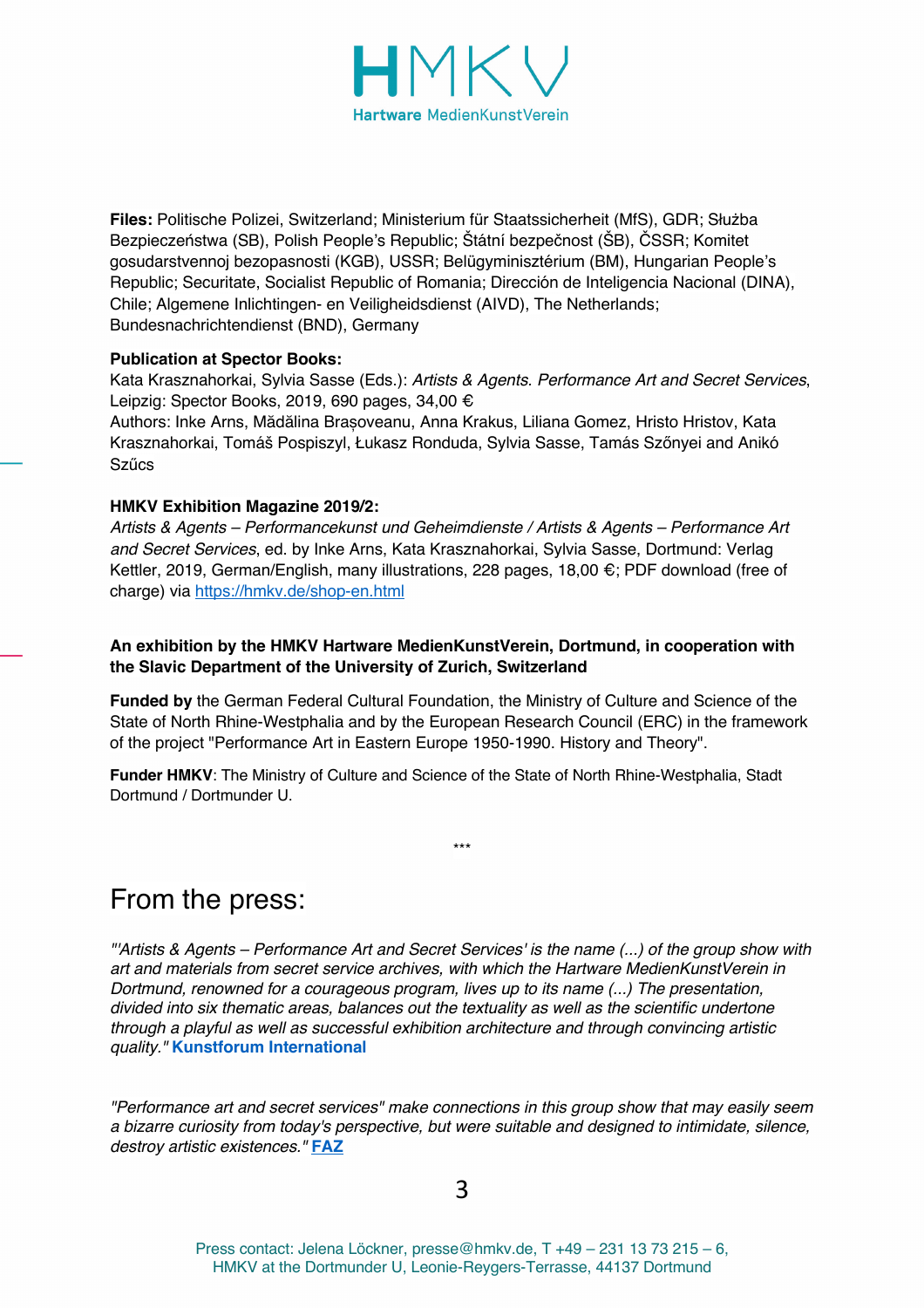

"*(The exhibition) shows what kind of destructive thrust and dangerous potential against artistic subversion secret service and other similar organized authoritarian structures might have in the future. In view of the sometimes helpless data collection attempts of the past that are on display here, one occasionally has to laugh. A laugh that becomes empty in the face of today's possibilities*." **Monopol**

"*The exhibition 'Artists & Agents' is more than a reassessment of the complex relationship between art and control during the Cold War in Eastern Europe*." **DLF: Corso**

"*30 years after 1989*, *the exhibition and the accompanying book are a spectacular achievement."*  **Der Freitag**

\*\*\*

### Exhibition Magazine as Download

**Artists & Agents – Performance Art and Secret Services** Publication | 2019 | Dortmund: Verlag Kettler | 18,00 € Download the free PDF on HMKV's website: https://hmkv.de/shop-en.html

Order the print version directly via the publishing house Verlag Kettler: www.verlag-kettler.de

### *Artists & Agents Online*

On this website, additional material, videos, podcasts, etc., which illuminate special aspects of the exhibition remain available:

\*\*\*

\*\*\*

https://hmkv.de/exhibition/exhibition-detail/artists-agents-online-en.html

### *HMKV awards at a glance*

The HMKV exhibition *games. Computerspiele von KünstlerInnen* (Computer Games by Artists) (2003) was awarded the title "Special Exhibition" by the German section of the AICA (International Association of Art Critics) in 2003 and received the Innovation Prize of the Fonds Soziokultur in 2004. In 2011, the HMKV was awarded the JUMP Annual Sponsorship Prize for Art Associations by the Kunststiftung NRW. HMKV's exhibition *Sounds Like Silence*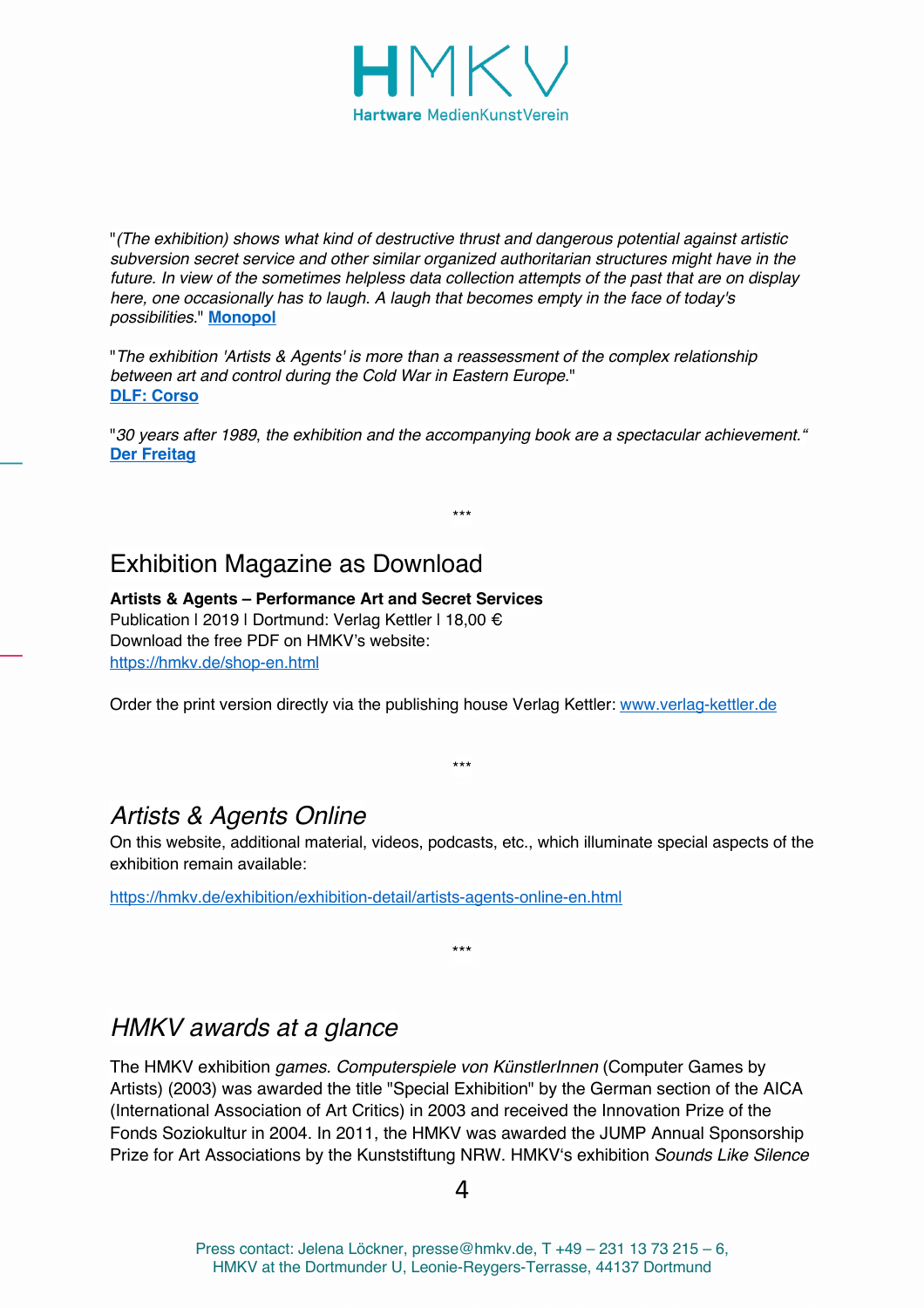

was awarded "Special Exhibition 2012" by the German section of the AICA (International Association of Art Critics). In 2017, HMKV received the ADKV-ART COLOGNE Award for Art Associations, having been nominated for this award for the sixth time this year (after 2007, 2008, 2011, 2013 and 2014). In 2013, it had received an honourable mention within the framework of this prize.

#### **2020**

The HMKV exhibition *Artists & Agents - Performance Art and Secret Services* (2019-20) is awarded **"Exhibition of the Year 2020"** by the German section of **AICA** (International Association of Art Critics).

#### **2018**

**Justus Bier Prize for Curators 2018:** Inke Arns, Igor Chubarov and Sylvia Sasse for the exhibition and publication *Sturm auf den Winterpalast - Forensik eines Bildes* (The Storming of the Winter Palace – Forensics of an Image, HMKV 2017/2018, Muzeum Sztuki, Lodz, 2018).

#### **2017**

ADKV-ART COLOGNE **Prize for Art Associations**

#### **2014**

HMKV nominated for the 5th time for the **ADKV-ART COLOGNE Prize for Art Associations**

#### **2013**

The catalogue *Sounds Like Silence* named one of the **"most beautiful Swiss books 2012"**. 454 books were submitted, 19 were awarded this prestigious prize.

#### **2013**

HMKV nominated for the 4th time for the **ADKV-ART COLOGNE Prize for Art Associations: Honourable Mention**

#### **2013**

The HMKV exhibition *Sounds Like Silence* is awarded **"Special Exhibition 2012"** by the German section of **AICA** (International Association of Art Critics) at the Biennale di Venezia 2013. Read more

#### **2011**

JUMP **Annual Award for Art Associations by the Kunststiftung NRW**

#### **2011**

HMKV nominated for the 3rd time for the **ADKV-ART COLOGNE Prize for Art Associations**

#### **2010**

The US art magazine **ARTFORUM** names *Arctic Perspective* among the **"best exhibitions 2010"**